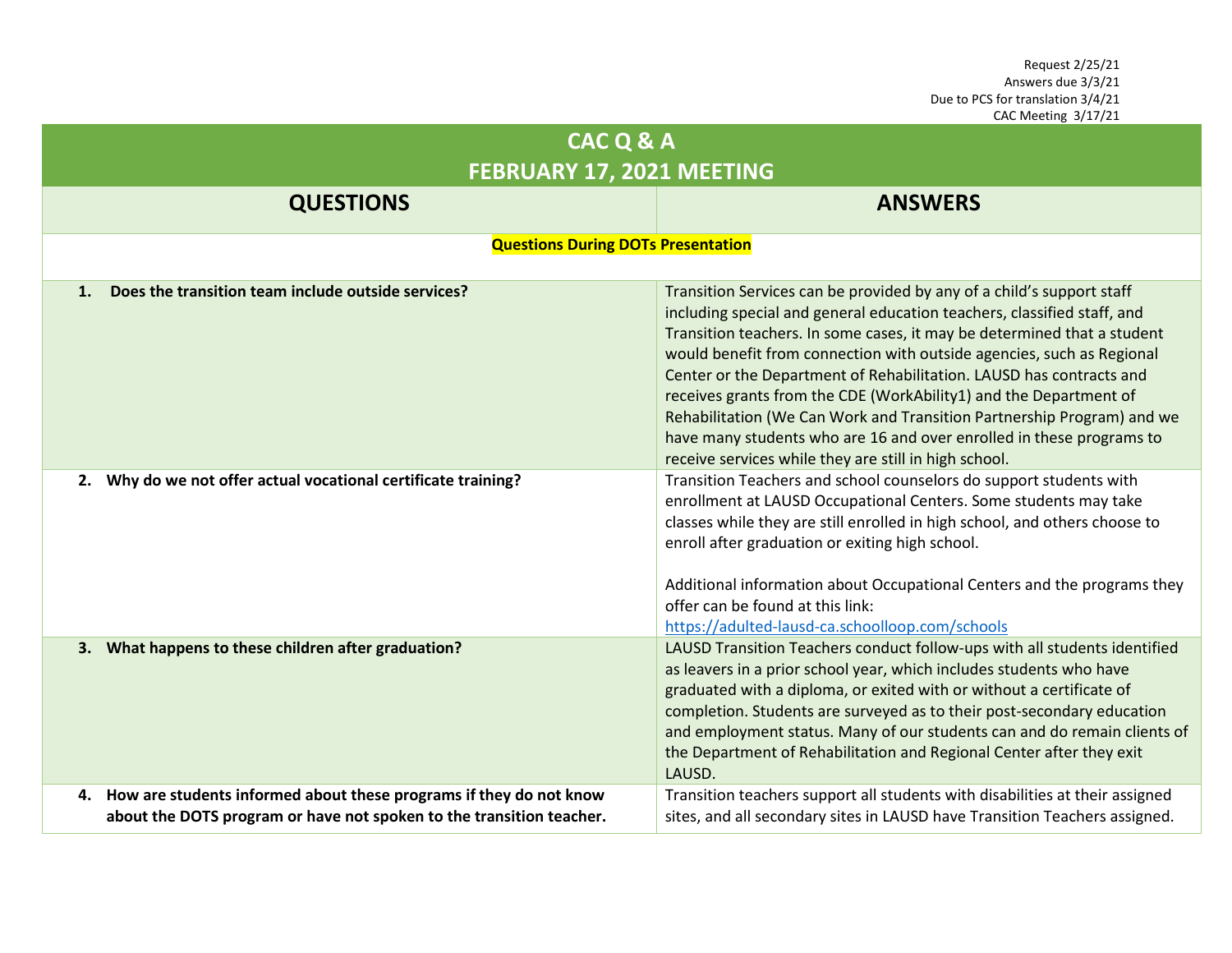|                                                                  |                                                                                                                                                                                                                              | CAC IVICCLINE $3/17/21$                                                                                                                                                                                                                                                                                                                                                                                                                                                                                                                                                     |
|------------------------------------------------------------------|------------------------------------------------------------------------------------------------------------------------------------------------------------------------------------------------------------------------------|-----------------------------------------------------------------------------------------------------------------------------------------------------------------------------------------------------------------------------------------------------------------------------------------------------------------------------------------------------------------------------------------------------------------------------------------------------------------------------------------------------------------------------------------------------------------------------|
|                                                                  |                                                                                                                                                                                                                              | Transition teachers collaborate with classroom teachers to provide<br>transition lessons to all students and work directly with students to<br>facilitate enrollment in work-based learning experiences and to facilitate<br>post-secondary planning. Students may obtain additional information<br>about work-based learning programs and support for post-secondary<br>planning by contacting their Transition Teacher directly. They can ask their<br>case carrier to connect them with the Transition teacher assigned to their<br>school site if they need assistance. |
|                                                                  | 5. Is there career counseling and help with workplace social skills for students<br>who are less impacted and are expected to make their way in the vast<br>workforce.                                                       | All students with disabilities enrolled at LAUSD sites receive transition<br>lessons in grades 9-12. In addition, students receive services through three<br>different contract and grant programs, We Can Work, Transition Partership<br>Program, and WorkAbility1. Work based learning experiences and work<br>readiness skills are explicitly provided to students by Transition Teachers<br>and Vocational and Transition Assistants through these program<br>partnerships.                                                                                             |
|                                                                  | 6. If a child didn't receive adequate services during school closures this year,<br>do they have access to services after the year's end once schools resume in<br>person services?                                          | Our ability to provide Transition Services has not been impacted by school<br>closures. However, if at any time your child would like additional<br>information about Transition Services, you can ask your child's case carrier<br>to connect you with the Transition teacher assigned to your child's LAUSD<br>school.                                                                                                                                                                                                                                                    |
| <b>Questions During the SFSS Call Center Update Presentation</b> |                                                                                                                                                                                                                              |                                                                                                                                                                                                                                                                                                                                                                                                                                                                                                                                                                             |
|                                                                  | 1. As a teacher would you recommend that for parents that aren't sure what<br>to do to call the call center?                                                                                                                 | Parents should be advised to direct their questions to the school site<br>administrator, and if they need additional support call SFSS.                                                                                                                                                                                                                                                                                                                                                                                                                                     |
|                                                                  | 2. So, if all this information is available, is it possible for CAC to see to have<br>access to this data so that we can know how to better address the needs of<br>parents when recommendations are being made on the plan? | CAC Officers have the ability to set the topics for discussion. The Divisio of<br>Special Education (DSE) is always willing to compile and share any data<br>points of interest.                                                                                                                                                                                                                                                                                                                                                                                            |
|                                                                  | 3. Is this data utilized to develop/adjust communication strategies to reach<br>out to the parent and related stakeholder community?                                                                                         | Yes. Data is used to inform Local District special education staff as to the<br>types of call categories. The LD special education staff the work with<br>schools to ensure they are well-informed to reduce the number of calls<br>about those categories.                                                                                                                                                                                                                                                                                                                 |
|                                                                  |                                                                                                                                                                                                                              |                                                                                                                                                                                                                                                                                                                                                                                                                                                                                                                                                                             |